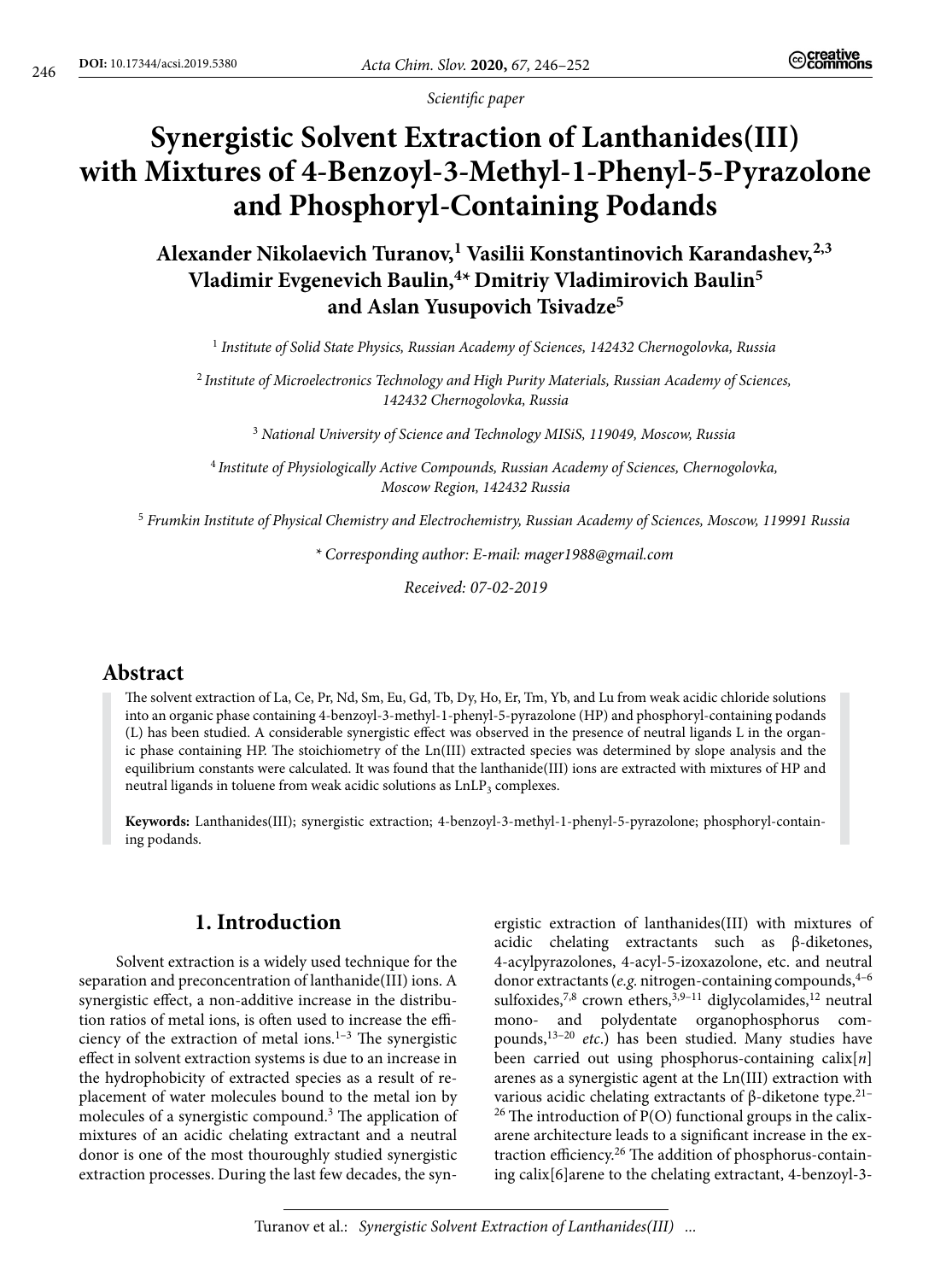methyl-1-phenyl-5-pyrazolone, improves the Ln(III) extraction and produces very large synergistic effects (more than five orders of magnitude).25

Recently, a great interest has arisen in the use of acyclic analogues of crown ethers (podands), as extractants. The complexation ability of a linear polyether ligand can be markedly increased by replacing its terminal alkyl groups with amide or phosphoryl groups.27,28 Phosphoryl-containing podands have high extraction abilities for metal ions due to the ability of flexible podand molecules to acquire pseudo-macrocyclic conformation upon complexation.29 The main factors determining the efficiency of metal ion extraction with phosphoryl-containing podands are the donor ability of phosphoryl oxygen atoms, the length of the polyether chain, and the nature of the moiety linking it to the phosphoryl group.<sup>30</sup>

In this work, we study the effect of structure of phosphoryl-containing podands **I-VII** on the extraction of Ln(III) ions with 4-benzoyl-3-methyl-1-phenyl-2-pyrazolin-5-one (HP) in organic diluents and determine the composition of the extracted complexes of Ln(III). The extraction behavior of the above ligands is compared with that of 2-(2-(diphenylphosphoryl)phenoxy)-N,N-dioctylacetamide **VIII** and monodentate neutral extractant, triphenylphospine oxide (TPhPO). $31$  The structural formulae of the extractants studied are given below.

phenyl-5-pyrazone (purity > 99%, Vekton) were used as received. Chemical- and analytical-grade chloroform, 1,2-dichloroethane and toluene were used as diluents. (2-((Diphenylphosphoryl)methoxy)phenyl)diphenylphosphine oxide (**II**), (2-((diphenylphosphoryl)-4-ethylphenoxy)methyl)diphenylphosphine oxide (**III**), (2-(2-(diphenylphosphoryl)-4-ethylphenoxy)ethyl)diphenylphosphine oxide (**IV**), (2-(3-(diphenylphosphoryl) propoxy)phenyl)diphenylphosphine oxide (**V**) and ((2-(diphenylphosphoryl)ethoxy)methyl)diphenylphosphine oxide (**VII**) were synthesized as described.33–35 Their physical constants and data on elemental analysis and NMR spectra were in agreement with the published data.

#### **2. 2. Synthesis of the Extragents**

#### **2-(Diphenylphosphoryl)phenyldiphenylphosphinate**

(**I**)**.** A mixture of 6.40 g (21.74 mmol) of (2-hydroxyphenyl)diphenylphosphine oxide,<sup>32</sup> 1.69 g (21.74 mmol) of dry pyridine, 5.12 g (21.74 mmol) of diphenylphosphinic chloride and 50 mL of dry benzene was mixed on magnetic stirrer at the temperature of 80 °С for 6 h. Then the reaction mixture was poured into water, extracted by benzene  $(4 \times 30 \text{ mL})$ , the organic extracts were rinsed with 20% HCl solution ( $3 \times 30$  mL), water ( $3 \times 30$  mL), dried by



# **2. Experimental**

## **2. 1. Materials and Methods**

The commercial products triphenylphosphine oxide (purity > 99%, Chemapol) and 4-benzoyl-3-methyl-1MgSO4. After evaporation, the residue was crystallized from benzene`– hexane mixture. The yield of **I** was 7.23 g (69%), m.p. 175–177 °C. Anal. Calcd. for  $C_{30}H_{24}O_3P_2$  (%): C, 72.87; H, 4.89; P 12.53. Found (%): C, 72.93; H, 4.90; P, 12.56. <sup>1</sup>H NMR (CDCl<sub>3</sub>): δ: 7.01–7.28 (2H, m, Ar-*H*), 7.33–7.56 (12Н, m, Ar-*H*), 7.63–7.90 (10Н, m, Ar-*H*). 31P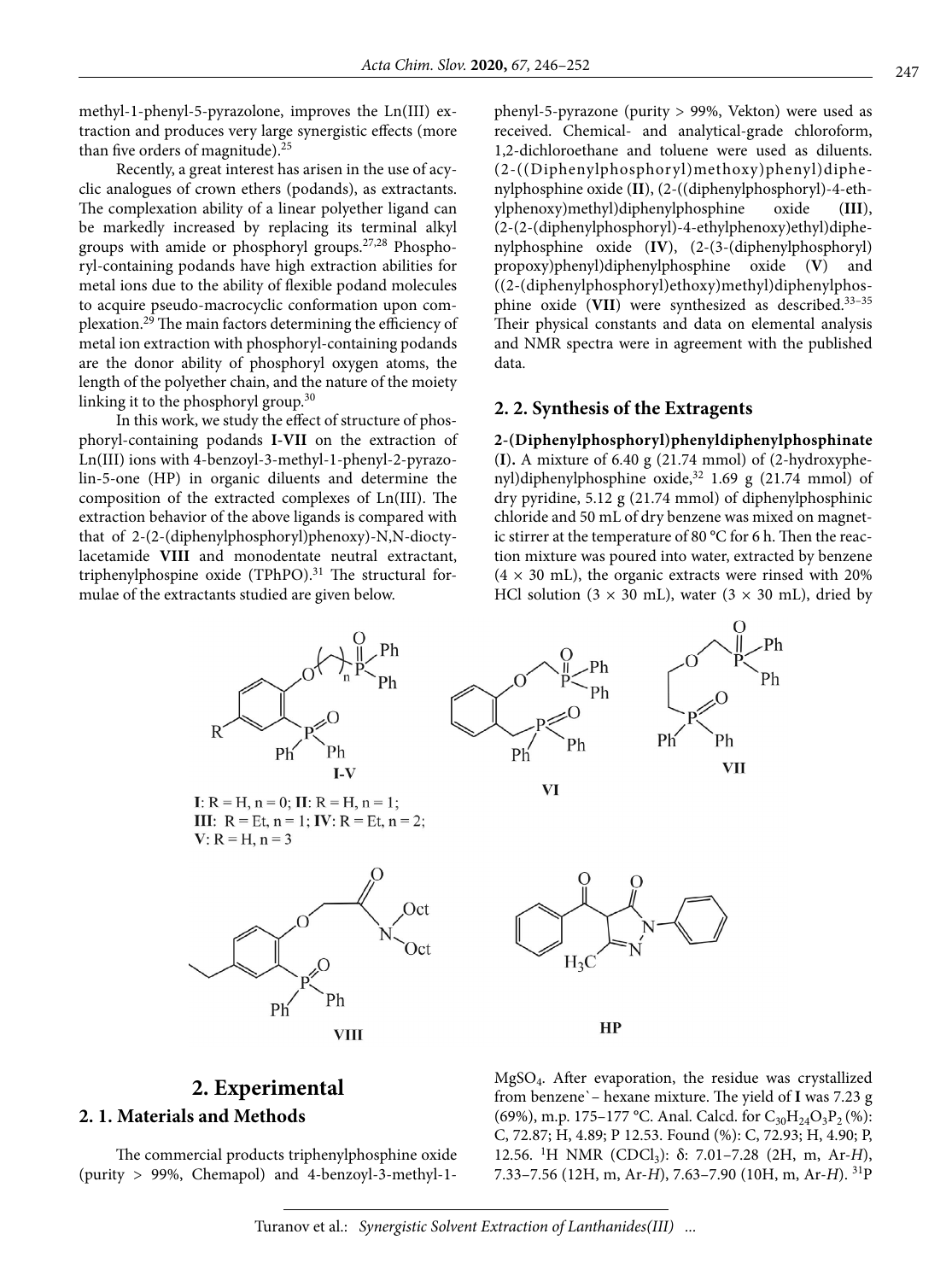NMR (CDCl<sub>3</sub>): δ: 28.72, 32.25.

**(2-((diphenylphosphoryl)methoxy)benzyl)diphenylphosphine oxide** (**VI)**. A mixture of 3.22 g (10.00 mmol) 2-(hydroxybenzyl)diphenylphosphine oxide 3.86 g (10.00 mmol) (diphenylphosphoryl)methyl-4-methylbenzenesulphonate and 2.26 g (10.00 mmol) anhydrous cesium carbonate in 35 mL of dry dioxane was heated and stirred at 100 °C for 8 h.<sup>36</sup> The reaction mixture was diluted by 75 mL of water, acidified by adding concentrated HCl to pH 1, and extracted by CHCl<sub>3</sub> ( $3 \times 25$  mL). The organic layer was separated, washed with water, and evaporated under reduced pressure to give crude product **VI.** It was purified by column chromatography on silica gel 100– 160 mm, the eluents  $CHCl<sub>3</sub>$  and  $CHCl<sub>3</sub>/i$ -PrOH (10:1). The yield of **VI** was 4.04 g (77 %), m.p. 168–169.5 °С. Anal. Calcd. for  $C_{32}H_{28}O_3P_2$  (%): C, 73.56; H, 5.40; P 11.86. Found (%): C, 73.40; H, 5.34; P, 11.69. <sup>1</sup>H NMR (CDCl<sub>3</sub>):  $\delta$ : 3. 81 (2H, d, <sup>2</sup><sub>H-P</sub> = 7.10 Hz, ArCH<sub>2</sub>P), 4.49 (2H, d,  $^{2}J_{H-P}$  = 5.18 Hz, OC*H*<sub>2</sub>P(O), 7.00–7.32 (2H, m, Ar-*H*), 7.35–7.56 (12Н, m, Ar-*H*), 7.61–7.92 (10Н, m, Ar-*H*). 31P NMR (CDCl<sub>3</sub>): δ: 28.15, 32.15.

#### **2. 3. Apparatus**

An X-7 mass spectrometer with a quadrupole mass analyzer (Thermo Electron, USA) was used for measurement of lanthanides concentration and pH-150 digital pH meter was used for pH measurements. The  ${}^{1}$ H and  ${}^{31}P$ NMR spectra were recorded on a Bruker DXP-200 spectrometer with Fourier transform using tetramethylsilane (<sup>1</sup>H, internal) and 85%  $H_3PO_4$  (<sup>31</sup>P, external) as standard. Elemental analyses were performed using a Perkin-Elmer 240C analytical instrument.

#### **2. 4. Solvent Extraction Procedure**

Stock solutions of the lanthanide(III) ions were prepared from their oxides by dissolving in concentrated hydrochloric acids and diluting with deinonized water to the required volume. All the lanthanides (III) (except Pm) were present in the initial aqueous phase when simultaneous extraction of Ln(III) was studied. The ionic strength was maintained at 0.1 M with NaCl and HCl. The initial lanthanide ions concentration was  $2 \times 10^{-6}$  M for each element. Extractant solutions in the organic diluents were prepared from precisely weighed amounts of the reagents.

Equal volumes (2 mL) of the aqueous and organic phases were shaken mechanically for 60 min at  $22 \pm 1$  °C, which was sufficient to reach equilibrium. After phase separation, 1 mL of the aqueous solution was taken for further analysis. A portion of the organic phase was transferred to another glass tube, and a specific volume of 1 M HCl solution was added. The mixture was shaken for 30 min and Ln(III) in the organic phase was extracted back into the aqueous phase.

Concentrations of Ln(III) in the initial and equilibrium aqueous solutions after extraction and back-extraction were determined by inductively coupled plasma mass-spectrometry (ICP-MS). The sum of the metal ion concentrations in the two phases agreed well with the initial concentration. The distribution ratios of lanthanides (*D*Ln) were calculated as the ratio of concentrations in the equilibrium organic and aqueous phases. Triplicate experiments showed that the reproducibility of the  $D_{\text{Ln}}$  measurements was generally within 5%. The acidity of the aqueous phase was measured by a pH-meter with an accuracy of 0.01 pH units.

## **3. Results and Discussion**

## **3. 1. Extraction of Lanthanide(III) Ions with Mixtures of HP and Neutral Ligands I– VIII**

There have been many reports on solvent extraction of lanthanide(III) ions with 4-acylpyrazolones.<sup>37</sup> The lanthanides(III) extraction with 4-benzoyl-3-methyl-1-phenyl-5-pyrazolone (HP) alone in organic diluents was previously studied by Dukov et al.38,39 They found that the metal ions are extracted as self-adducts  $LnP<sub>3</sub>HP$  and their extraction can be described by the equation:

$$
\operatorname{Ln}^{3+}(\text{aq}) + 4\text{HP}_{\text{(org)}} \rightleftharpoons \operatorname{Ln}P_3\text{HP}_{\text{(org)}} + 3\text{H}^+(\text{aq}) \tag{1},
$$

where the subscripts "aq" and "org" denote the aqueous and organic phases, respectively.

The corresponding extraction constant  $K_{P}$  is

$$
K_{P} = D_{Ln} [H^{+}]^{3}_{(aq)} [HP]^{-4}_{(org)}
$$
 (2)

Preliminary experiments showed that the lanthanides(III) extraction with compounds **I**–**VII** and TPhPO alone is negligible under the experimental conditions of the present study. However, a considerable enhancement of the Ln(III) extraction with HP in the presence of these compounds in the organic phase was observed.

To compare the extraction efficiency of neutral donor compounds, a simultaneous extraction of Ln(III) ions from aqueous solutions with mixtures of HP and compounds **I**–**VIII** and TPhPO in 1,2-dichloroethane was studied (Figure 1). These experiments showed that the efficiency of Ln(III) synergistic extraction with compounds of phosphine oxide type (**II**–**VII**) is higher than that of compound **I** of phosphinate type. This can be due a weakening donor ability of P(O) group of compound **I** as compared with compounds **II**–**VII**. The efficiency of Ln(III) synergistic extraction with compounds **II**–**VII** is higher than that of monodentate TPhPO (Figure 1). Therefore, an increase of a number of P(O) groups in the compounds **II–VII** molecule leads to an increase in the  $D_{\text{Ln}}$  values.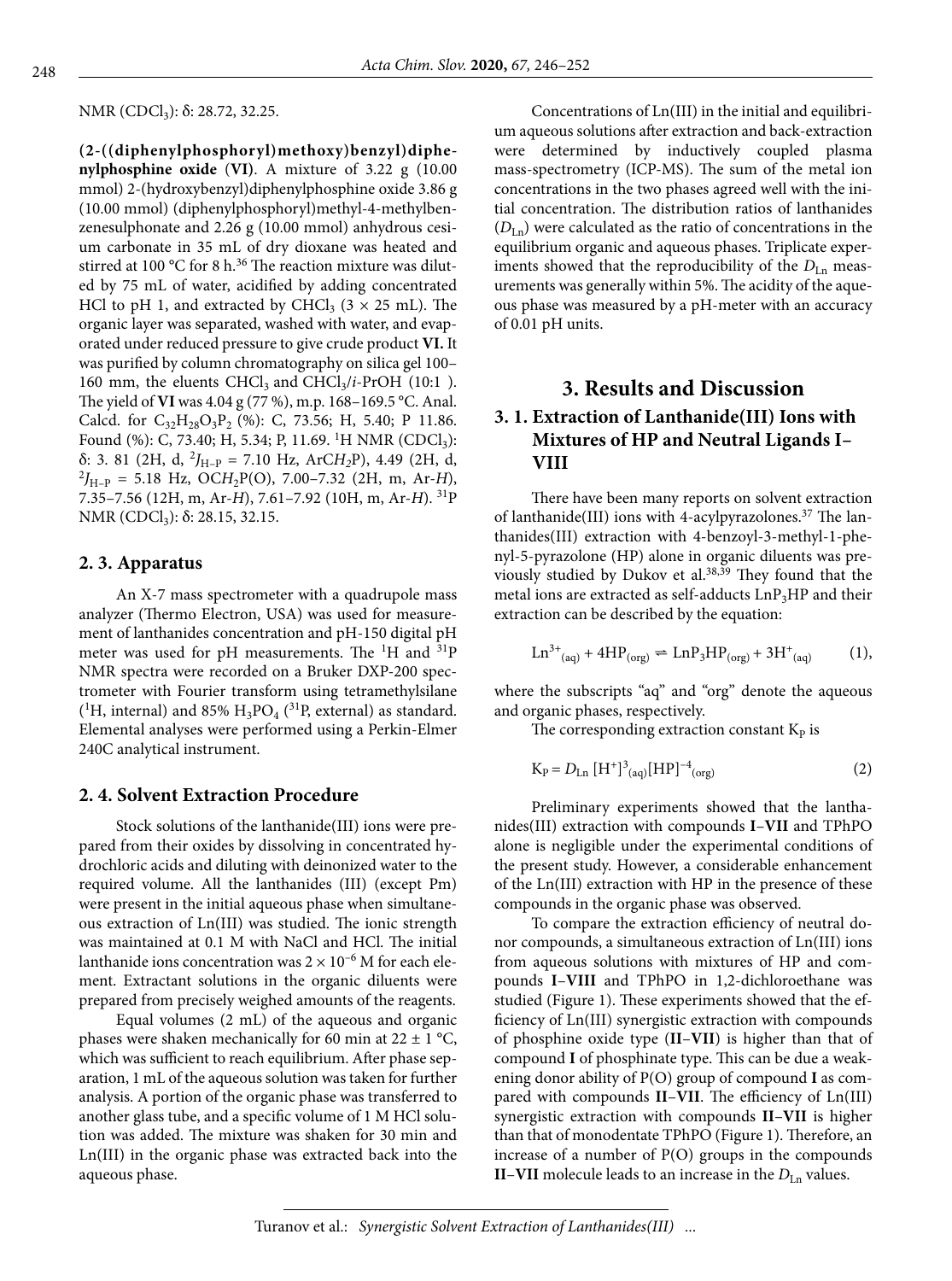

**Figure 1.** The extraction of lanthanides(III) with HP–compounds **I**–**VIII** and TPhPO mixtures in 1,2-dichloroethane at [HP] = 0.02 M, [L] = 0.005 M and pH = 2.0.

The data in Figure 1 suggest that mixtures containing compounds **II** or **III** exhibit the highest synergistic effect. The introduction of ethyl group into the *o*-phenylene fragment of compound **II** is not appreciably influence on the Ln(III) extraction with compound **III**, though is accompanied by an increase of compound **III** hydophobicity. The replacement of  $P(O)Ph_2$  group in the molecule of compound **III** by C(O)NOct<sub>2</sub> one leads to a decrease of Ln(III) extraction with compound **VIII,** which suggests that the P(O) group has a higher complexation ability than the C(O) group. The replacement of the *o*-phenylene fragment in the compound **II** molecule by a dimethylene one causes a decrease of Ln(III) extraction with compound **VII**. A higher extraction efficiency of compound **II** as compared with that of podand **VII** was explained both by the delocalization of the electron density from the phenylene group to the metal-connected chelate cycle and an increase in the conformational rigidity of compound **II** molecule, which facilitates the formation of a more stable Ln(III) complex.28 An increase in alkylene bridge between P(O) group and ether oxygen atom (compounds **IV** and **V**) as well as an increase in the distance between the phosphoryl group and the *o*-phenylene fragment (compound **VI**) violates the conditions favorable for the formation of chelate cycles and thus leads to a decrease of the Ln(III) extraction with mixtures of HP and compounds **IV**–**VI** (Figure 1).

It should be noted that the difference in the synergistic efficiency of compounds **II** or **III** and other studied compounds decreases from La(III) to Lu(III), i.e. with an increase of their atomic number  $(Z)$ . Thus, the ratio  $D_{Ln}(I-\mathbf{I})$  **decreases in the lanthanide series from 467** for La(III) to 4.0 for Lu(III) and the ratio  $D_{Ln}(II)/D_{Ln}(VII)$ decreases from 57 for La(III) to 1.6 for Lu(III). Evidently, the synergistic extraction of light Ln(III) ions is most sensitive to changes in the neutral synergistic structure.

The effect of an organic diluent on the synergistic extraction of Ln(III) ions with mixtures of HP and compound **III** was also studied. The data in Figure 2 show that



**Figure 2.** The extraction of lanthanides(III) with HP–compound **III**  mixtures in toluene, 1,2-dichloroethane and chloroform at [HP] = 0.02 M,  $[L] = 0.005$  M and pH = 2.0.

the extraction efficiency increased in the order: chloroform < 1,2-dichloroethane < toluene. The same tendency was observed at the metal ions extraction with mixtures of acidic chelating extractants and neutral donor compounds.40

## **3. 2. Extraction of Lanthanide(III) Ions with Mixtures of HP and Neutral Ligand III in Toluene**

In the extraction systems with compound **III** and HP, the plots of log  $D_{Ln}$  vs. pH exhibited a series of straight lines with slopes close to three (Figure 3), which means that three  $H^+$  ions were released in the extraction reaction.



**Figure 3.** The effect of pH on the extraction of Ln(III) with the mixture of 0.001 M compound **III** and 0.01 M HP in toluene.

The stoichiometry of the Ln(III) extracted complexes in HP–**III** systems was determined by slope analysis. The plots of  $\log D_{\text{Ln}}$  *vs*.  $\log$  [HP] at a constant pH and neu-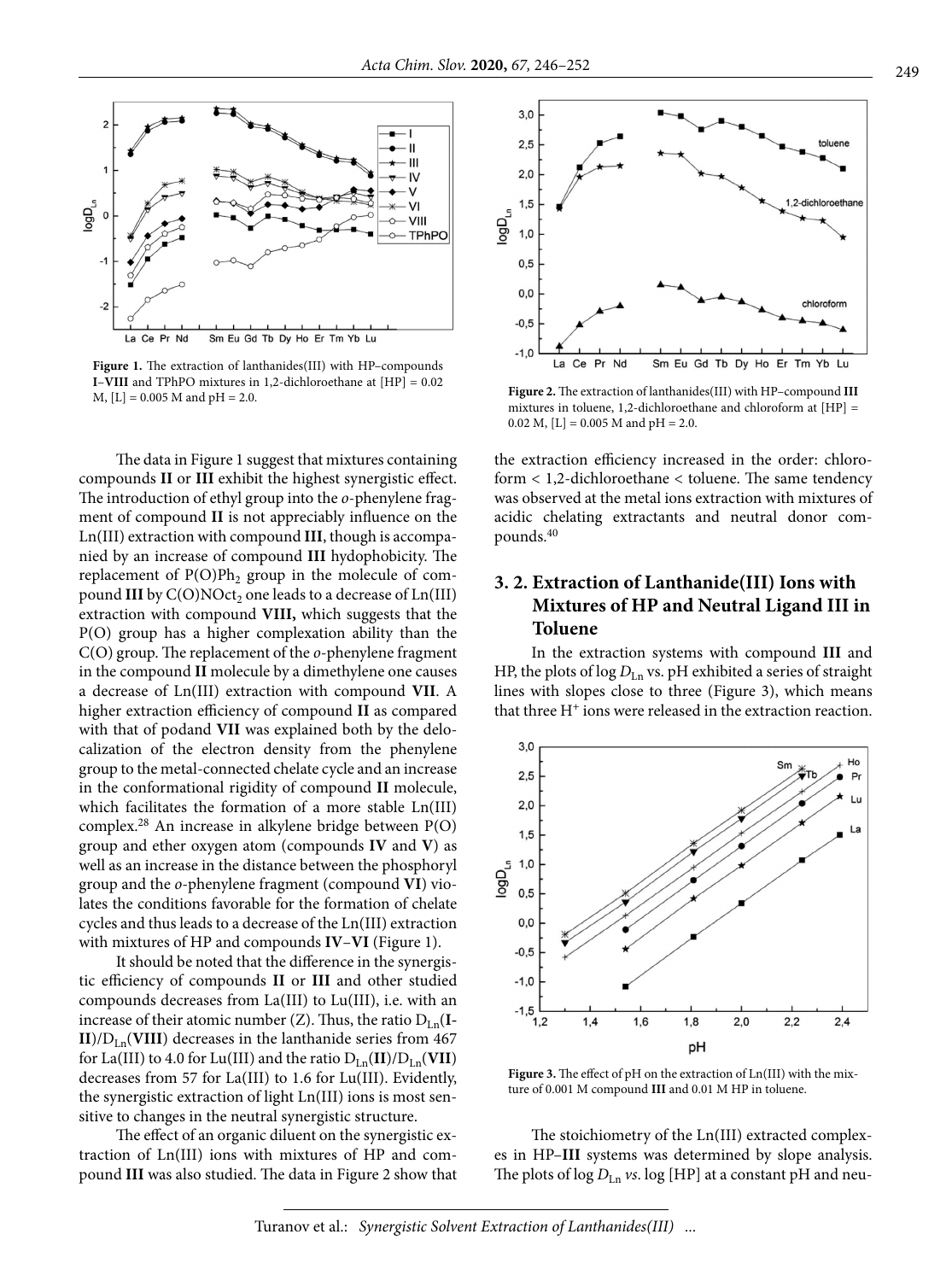

**Figure 4.** The effect of HP concentration in toluene containing 0.001 M compound **III** on the extraction of lanthanides(III) at pH = 2.0.

tral ligand **III** concentration in the organic phase are straight lines with slopes close to three (Figure 4).

As the Ln(III) extraction from aqueous solutions with compound III and HP alone is negligible (log  $D_{\text{Ln}}$  <  $-2$ ) at pH = 2, the values of  $D_{Ln}$  obtained experimentally are equal to the distribution ratios due to the synergistic effect. Therefore, the synergistic extraction of Ln(III) ions can be described by the equation:

$$
Ln^{3+}(aq) + 3HP_{(org)} + sL_{(org)} \rightleftharpoons LnP_3L_{s(org)} + 3H^+(aq) \tag{3}
$$

where s is the metal:L stoichiometric ratio.

The variation of  $D_{Ln}$  as a function of the compound **III** concentration in toluene containing HP is shown in Figure 5.



**Figure 5.** The effect of compound **III** concentration in toluene containing 0.01 M HP on the extraction of lanthanides(III) at  $pH =$ 2.0.

The dependence of  $logD_{Ln}$  vs.  $log[L]$  is linear with a slope of  $1 \pm 0.02$ . Hence, one molecule of neutral donor compound **III** is involved in the formation of synergistic Ln(III) complexes. The same stoichiometry of the Ln(III) extracted complexes was observed at the extraction with mixtures of HP and phosphorus-containing calix[6] arene.<sup>31</sup> On the other hand, in the HP – trioctylphosphine oxide (TOPO) system, the formation of  $LnP_3TOPO$  complexes at lower TOPO concentrations and  $LnP_3(TOPO)$ , at higher TOPO concentrations was observed.<sup>13</sup>

Assuming that the partition of HP and compound **III** towards aqueous phase is very low and the polymerization in the organic phase as well as the hydrolysis in the aqueous phase occur only to a negligible extent,  $37,34$  the overall equilibrium constant values  $K_{PL}$  can be determined by the equation:

$$
\log K_{\rm P,L} = \log D_{\rm Ln} - 3 \log[\rm HP]_{(org)} - \log[\rm L]_{(org)} - 3 \rm pH \qquad (4)
$$

The formation of synergistic adducts in the organic phase can be described by the equation:

$$
LnP_3HP_{(org)} + L_{(org)} \rightleftharpoons LnP_3L_{(org)} + HP_{(org)}
$$
 (5)

The equilibrium constant  $\beta_{PL}$  for the adducts formation in the organic phase can calculated using the expression:

$$
\log \beta_{\rm P,L} = \log K_{\rm PL} - \log K_{\rm P} \tag{6}
$$

The values of  $K_{\rm P}$  for the lanthanides(III) extraction with HP alone in toluene were obtained in the previous work.<sup>20</sup> The values of the equilibrium constants  $K_{PL}$  and  $\beta_{PL}$  were calculated from the experimental data and are presented in Table 1.Note that these constants are concentration only because they were calculated on the assumption that the activity coefficients of the species involved do not change significantly under the experimental conditions of the present work.

The data presented in Table 1 show that the addition of neutral donor ligand **III** to the system Ln(III)–HP leads to a very large increase of the efficiency of Ln(III) extraction. The synergistic enhancement produced by mixtures of HP and the studied neutral donor extractant can be determined using a synergistic coefficient  $SC = D_{L,HP}/(D_L +$  $D_{\text{HP}}$ ), where  $D_{\text{L}}$ ,  $D_{\text{HP}}$  and  $D_{\text{L,HP}}$  are the distribution ratios of the Ln(III) ion with the two extractants taken separately and with their mixture. The values of SC for Ln(III) extraction with mixtures of HP and compound **III** is determined by the stability of Ln(III) adducts and dependent on the concentration of HP and compound **III** in organic phase:

$$
\log SC = \log \beta_{\text{P,L}} + \log[L]_{\text{(org)}} - \log[\text{HP}]_{\text{(org)}}
$$
 (7)

The data presented in Table 1 show that the extraction ability of HP alone for lanthanide(III) ions increases

Turanov et al.: *Synergistic Solvent Extraction of Lanthanides(III) ...*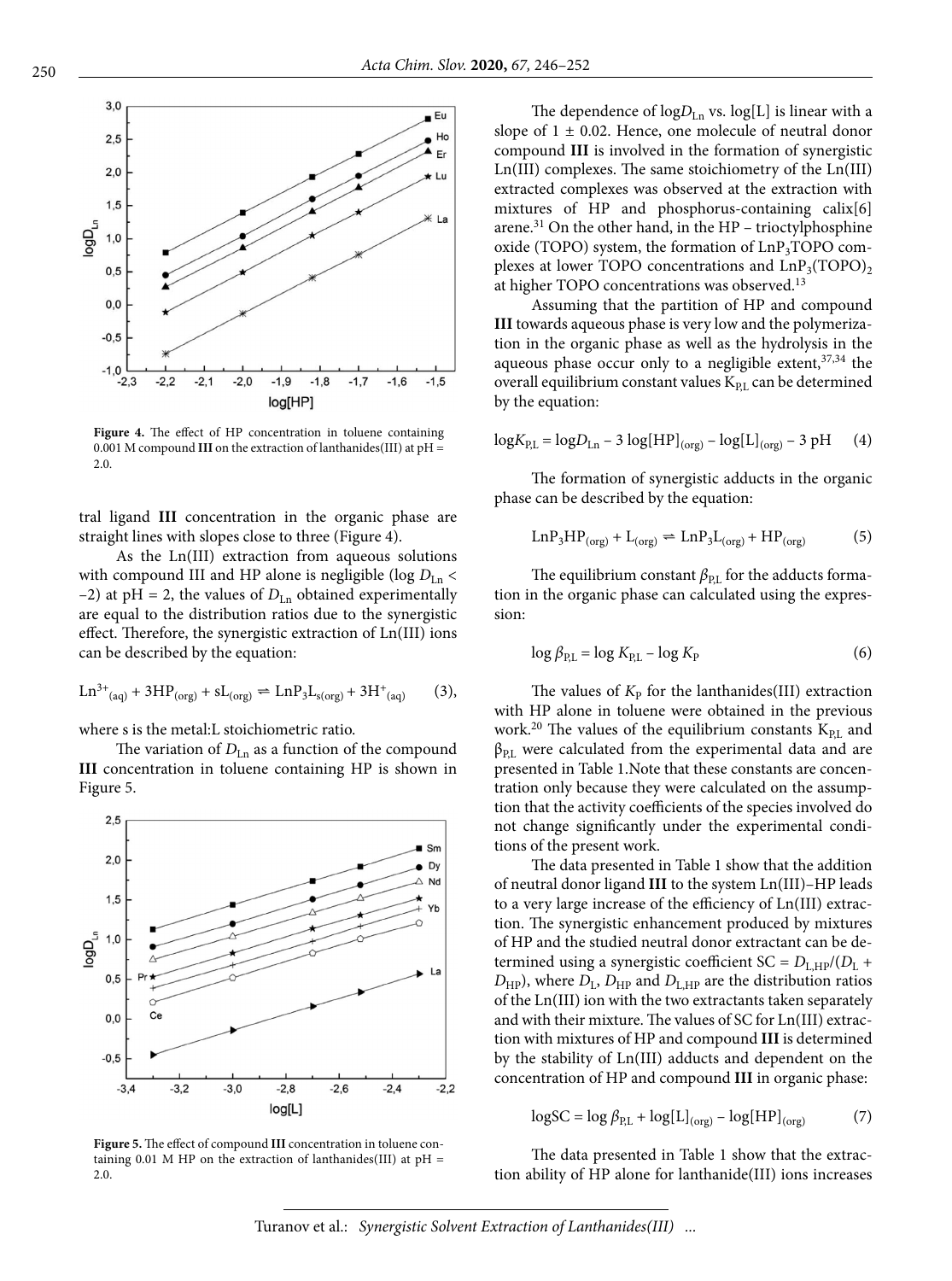| Ln(III) | $log K_{\rm P}$ [20] | $log K_{\text{PL}}$ | $\log \beta_{\rm RL}$ | log SC <sup>a</sup> |
|---------|----------------------|---------------------|-----------------------|---------------------|
| La      | $-5.56 \pm 0.03$     | $2.86 \pm 0.03$     | $8.42 \pm 0.06$       | 8.12                |
| Ce.     | $-4.83 \pm 0.03$     | $3.51 \pm 0.02$     | $8.34 \pm 0.05$       | 8.04                |
| Pr      | $-4.36 \pm 0.03$     | $3.91 \pm 0.03$     | $8.27 \pm 0.06$       | 7.97                |
| Nd      | $-4.08 \pm 0.04$     | $4.03 \pm 0.02$     | $8.11 \pm 0.06$       | 7.81                |
| Sm      | $-3.48 \pm 0.03$     | $4.43 \pm 0.02$     | $7.91 \pm 0.05$       | 7.61                |
| Eu      | $-3.35 \pm 0.03$     | $4.37 \pm 0.02$     | $7.72 \pm 0.05$       | 7.42                |
| Gd      | $-3.44 \pm 0.04$     | $4.15 \pm 0.03$     | $7.59 \pm 0.07$       | 7.29                |
| Tb      | $-3.17 \pm 0.03$     | $4.29 \pm 0.02$     | $7.46 \pm 0.05$       | 7.16                |
| Dy      | $-3.06 \pm 0.04$     | $4.19 \pm 0.02$     | $7.25 \pm 0.06$       | 6.95                |
| Ho      | $-3.07 \pm 0.03$     | $4.04 \pm 0.02$     | $7.11 \pm 0.05$       | 6.81                |
| Er      | $-2.94 \pm 0.03$     | $3.86 \pm 0.03$     | $6.80 \pm 0.06$       | 6.50                |
| Tm      | $-2.67 \pm 0.03$     | $3.77 \pm 0.02$     | $6.44 \pm 0.05$       | 6.14                |
| Yb      | $-2.43 \pm 0.04$     | $3.67 \pm 0.03$     | $6.10 \pm 0.07$       | 5.80                |
| Lu      | $-2.46 \pm 0.03$     | $3.49 \pm 0.02$     | $5.95 \pm 0.05$       | 5.65                |

**Table 1**. Values of the equilibrium constants  $K_{\rm B}$ ,  $K_{\rm PL}$ , log  $\beta_{\rm HPL}$  as well as values of synergistic coefficients SC for Ln(III) extraction with HP-compound **III** mixtures in toluene.

a) [HP] =  $0.01$  M, [III] =  $0.005$  M and pH =  $2.0$ 

with the increasing atomic number of lanthanides. This can be connected with an increase of the stability of Ln(I-II) complexes with hard ligands as the  $Ln<sup>3+</sup>$  ions charge density increase owing to decrease of their ionic radii when  $Z$  rises. In the lanthanides series, the  $K_{PL}$  values increases from La(III) to Sm(III) and then non-monotonic decrease in  $K<sub>PL</sub>$  values is observed due to tetrad effect upon the  $Ln(III)$  extraction.<sup>41</sup> The same character of the K<sub>PL</sub>–Z dependency was observed at the Ln(III) extraction with mixtures of HP and dibutyl-(*N,N*-dibutylcarbamoylmethoxy)phosphine oxide.<sup>20</sup>

The data presented in Table 1 show that the values of  $\beta_{PL}$  as well as SC decrease from La(III) to Lu(III). A similar tendency was observed for the adduct formation of  $LnP_3$ with trioctylphospine oxide,<sup>13</sup> phosphorus-containing calix[6]arene and dibutyl-(*N,N*-dibutylcarbamoylmethoxy) phosphine oxide.25,20 On the other hand, an increase of the  $\beta$  values from La(III) to Lu(III) was observed by Atanassova and Dukov in the HP–1-(2-pyridylazo)-2-naphtol synergistic system.<sup>42</sup>

## **4. Conclusions**

Synergetic solvent extraction of lanthanide (III) ions with mixtures of 4-benzoyl-3-methyl-1-phenyl-5-pyrazolone and neutral phosphoryl-containing podands has been studied. The structure of phosphoryl-containing podands has a considerable effect on their extraction efficiency. In combination with HP, compounds **II** and **III** exhibit the highest synergistic effect. A remarkably large synergistic effect (more than 5–8 order of magnitude) was observed for the Ln(III) ions extraction with mixtures of HP and **III** in toluene from weak acidic HCl solutions. This effect is associated with the replacement of HP in self-adducts LnP3HP by neutral donor ligand **III**. The stoichiometry of the Ln(III) extracted complexes in the HP–**III** system was determined by slope analysis and the equilibrium constants were calculated.

The study was carried out within the framework of a state assignment of the Institute of Solid State Physics, Institute of Microelectronics Technology and High Purity Materials, the Institute of Physiologically Active Compounds the Frumkin Institute of Physical Chemistry and Electrochemistry, Russian Academy of Sciences, and partial supported by the Russian Foundation for Basic Research (project no. 18-29-24069) and program of competitive recovery of National University of Science and Technology MISiS (project no. К2-2016-070).

## **5. References**

- 1. K. L. Nash, M. P. Jensen, *Analytical separations of lanthanides: basic chemistry and methods.* In *Handbook on the Physics and Chemistry of Rare Earths;* Gschnedner, K.A., Eyring, L. (Eds.). Elsevier Scince B.V., **2000**; Vol. 28, 311–371. **DOI:**[10.1016/S0168-1273\(00\)28008-2](https://doi.org/10.1016/S0168-1273(00)28008-2)
- 2. G. J. Lumetta, A. V. Gelis, G. F. Vandegrift, *Solvent Extr. Ion Exch*. **2010**, *28*, 287–312. **DOI:**[10.1080/07366291003684253](https://doi.org/10.1080/07366291003684253)
- 3. A. H. Bond, M. L. Dietz, R. Chiarizia, *Ind. Eng. Chem*. *Res.* **2000**, *39*, 3442–3464. **DOI:**[10.1021/ie000356j](https://doi.org/10.1021/ie000356j)
- 4. S. Nakamura, S. Takai, K. Akiba, *Anal. Sci*. **2002**, *18*, 319–323. **DOI:**[10.2116/analsci.18.319](https://doi.org/10.2116/analsci.18.319)
- 5. I. Matsubayshi, Y. Hasegawa, *Anal. Sci.* **2001**, *17*, 221–223. **DOI:**[10.1111/j.1477-9730.2001.tb01580.x](https://doi.org/10.1111/j.1477-9730.2001.tb01580.x)
- 6. M. A. Petrova, *J. Chem. Eng. Data* **2010**, *55*, 5791–5796. **DOI:**[10.1021/je100733k](https://doi.org/10.1021/je100733k)
- 7. S. K. Sahu, V. Chakravortty, M. L. P. Reddy, T. R. Ramamohan, *Radiochim. Acta* **1999**, *85*, 107–111.
- 8. M. Atanassova, I. Dukov, *J. Solution Chem*. **2009**, *38*, 289–301. **DOI:**[10.1007/s10953-009-9374-7](https://doi.org/10.1007/s10953-009-9374-7)